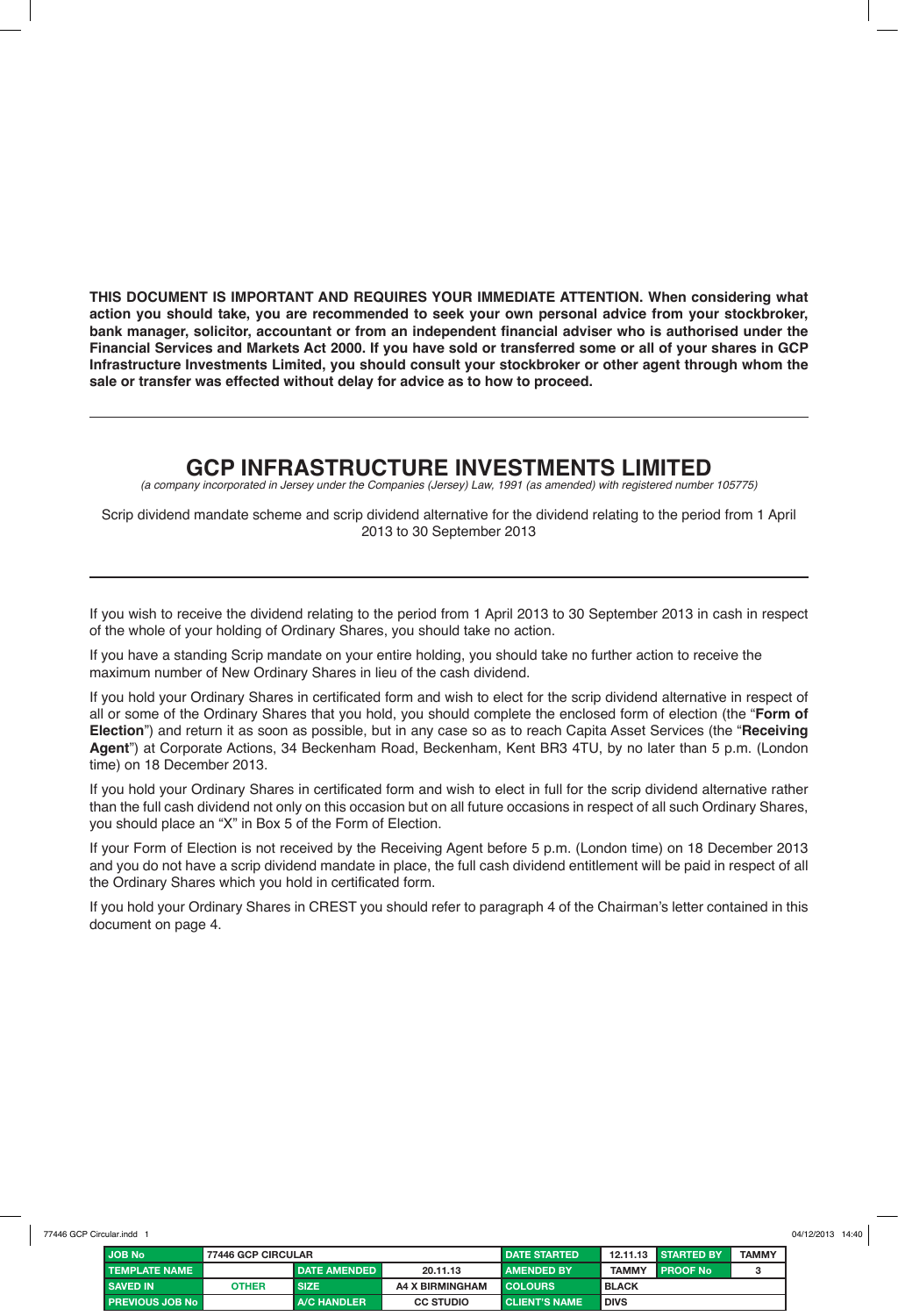#### **SCRIP DIVIDEND TIMETABLE**

| Shares quoted ex-dividend                                             |
|-----------------------------------------------------------------------|
| Record date for dividend                                              |
| Posting of Forms of Election                                          |
| Final date for receipt by the Receiving Agent of<br>Forms of Election |
| Posting of dividend warrants and cheques                              |
| CREST stock account credited with new Ordinary Shares                 |
| Dividend payment date                                                 |
| Dealings commence in new Ordinary Shares                              |
| Posting of new Ordinary Share Certificates                            |

27 November 2013 29 November 2013 5 December 2013 5.00pm (London time) on 18 December 2013 27 December 2013 30 December 2013 30 December 2013 30 December 2013 30 December 2013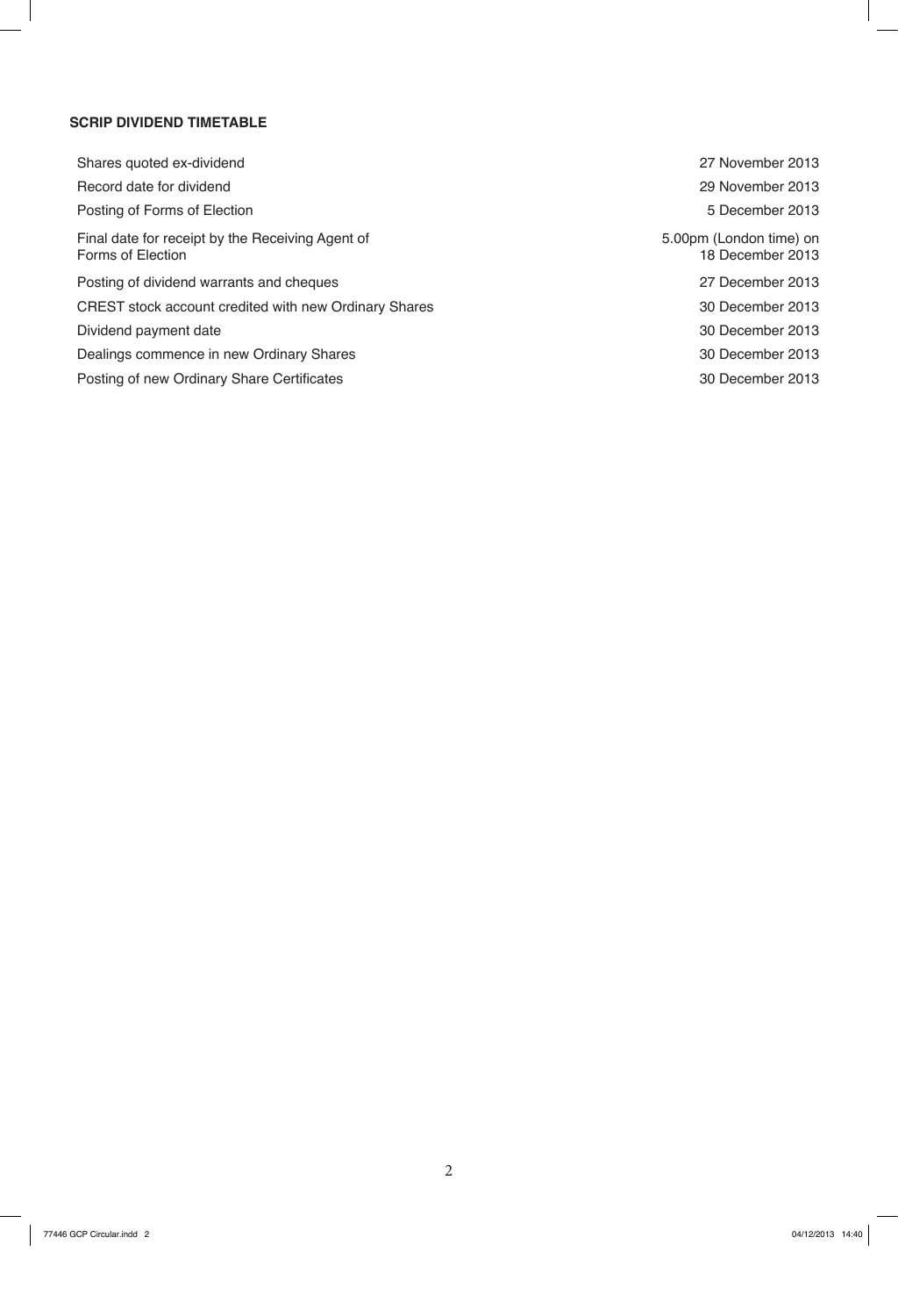## **GCP INFRASTRUCTURE INVESTMENTS LIMITED**

(a company incorporated in Jersey under the Companies (Jersey) Law, 1991 (as amended) with registered no. 105775)

12 Castle Street St Helier Jersey JE2 3RT

5th December 2013

Dear Shareholder,

#### **1 SCRIP DIVIDEND ALTERNATIVE**

- 1.1 On 18 November 2013, the directors of GCP Infrastructure Investments Limited (the "**Company**") declared a dividend of 3.8p per ordinary share of £0.01 each in the capital of the Company ("**Ordinary Shares**") in respect of the period from 1 April 2013 to 30 September 2013. The directors of the Company are offering to holders of Ordinary Shares ("**Shareholders**") the opportunity to elect to receive new Ordinary Shares instead of cash in respect of this dividend. In accordance with the articles of association of the Company (the "**Articles**"), the Company is authorised pursuant to an ordinary resolution passed on 28 June 2010 to offer a scrip dividend alternative, which will enable Shareholders to increase their holding in the Company without incurring dealing costs or stamp duty. To the extent that Shareholders elect for the scrip dividend alternative, there is also a benefit to the Company from the retention of cash that would otherwise be paid out as an Ordinary Share dividend. It is anticipated that any cash retained as a result of Shareholders electing for the scrip dividend as an alternative to a cash dividend will be used by the Company to subscribe for further ordinary redeemable income shares of £1.00 each in GCP Infrastructure Fund Limited.
- 1.2 Shareholders who elect for the scrip dividend alternative instead of the cash dividend in respect of the period from 1 April 2013 to 30 September 2013 will receive 1 new Ordinary Share for every 29 Ordinary Shares registered in their name at the close of business on 29 November 2013 (the "**Record Date**"). This entitlement has been determined on the basis of the cash dividend of 3.8p per Ordinary Share and a value of 108.35p for each new Ordinary Share (being the average of the middle market closing prices of the Ordinary Shares derived from the Daily Official List of the London Stock Exchange for 27 November 2013 (the "**Ex-Dividend Date**") and the four subsequent dealing days).
- 1.3 Fractions of Ordinary Shares will not be issued. In accordance with the discretion afforded to the Company under the Articles, any fractional entitlements will be retained by the Company. No fractional entitlements will be carried forward to future scrip dividends nor will they be paid or payable to the relevant Shareholders.

#### **2 SCRIP DIVIDEND MANDATE SCHEME**

- 2.1 In order to simplify arrangements for those Shareholders who hold share certificates for their Ordinary Shares and wish to elect in full for the scrip dividend alternative rather than the full cash dividend, not only on this occasion but for all future occasions, a scrip dividend mandate scheme will be put in place, details of which are set out in Appendix 3.
- 2.2 You should read Appendix 3 carefully before deciding whether or not you wish to take advantage of this scheme.

#### **3 HOW TO MAKE AN ELECTION FOR THE SCRIP DIVIDEND ALTERNATIVE: HOLDERS OF SHARE CERTIFICATES**

#### **This paragraph 3 applies only to Shareholders who hold share certificates for their Ordinary Shares.**

 You will find enclosed a Form of Election showing your scrip dividend entitlement and enabling you to elect for the scrip dividend mandate scheme if you wish to do so. The options available to you are set out in paragraphs 3.1 to 3.4 below.

- 3.1 To receive the Ordinary Share dividend in respect of the period from 1 April 2013 to 30 September 2013 entirely in cash:
	- (a) take no action in relation to the Form of Election; and
	- (b) if you wish to (and have not already done so) set up a bank mandate to receive the cash dividend by bank transfer rather than cheque, please refer to the enclosed bank mandate request form and guidance notes.
- 3.2 To receive your maximum entitlement of new Ordinary Shares in respect of the Ordinary Share dividend for the period from 1 April 2013 to 30 September 2013 (but not to elect for the scrip dividend mandate scheme in respect of all future Ordinary Share dividends):
	- (a) sign and date the enclosed Form of Election and return it to the Receiving Agent.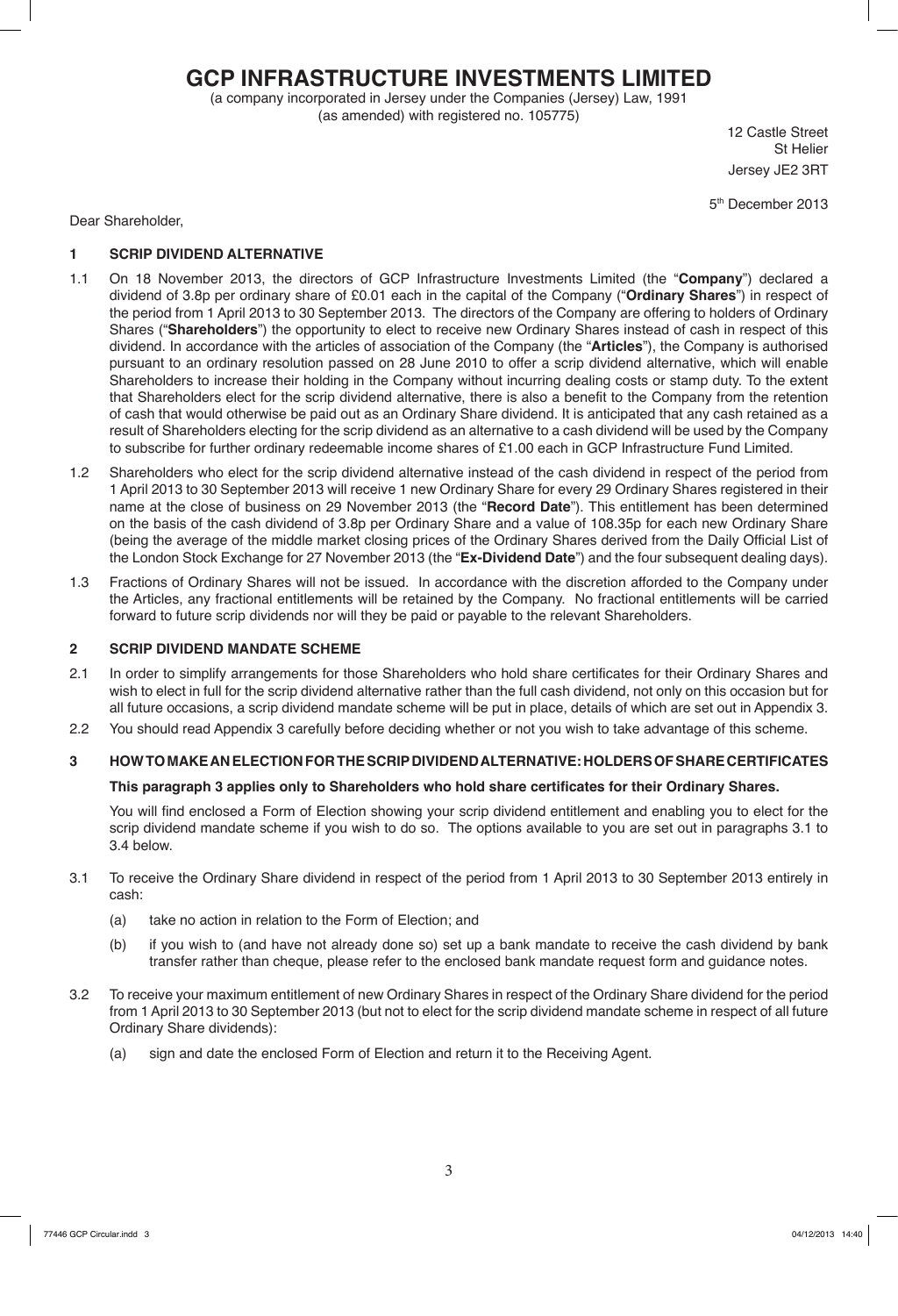- 3.3 To receive your maximum entitlement to new Ordinary Shares in respect of the Ordinary Share dividend for the period from 1 April 2013 to 30 September 2013 and for all future Ordinary Share dividends (the scrip dividend mandate scheme):
	- (a) read the notes in Appendix 3 carefully (which explain the effect of the scrip dividend mandate scheme);
	- (b) mark Box 5 on the Form of Election with an "X"; and
	- (c) sign and date the Form of Election and return it to the Receiving Agent.
- 3.4 To receive the Ordinary Share dividend in respect of the period from 1 April 2013 to 30 September 2013 in a combination of new Ordinary Shares and cash:
	- (a) insert in Box 4 on the Form of Election the number of Ordinary Shares in respect of which you wish to receive new Ordinary Shares instead of the cash dividend. The number inserted must be a multiple of 29.
	- (b) sign and date the Form of Election and return it to the Receiving Agent; and
	- (c) if you wish to (and have not already done so) set up a bank mandate to receive the cash dividend by bank transfer rather than cheque, please refer to the enclosed bank mandate request form and guidance notes.

 **ALL FORMS MUST BE RECEIVED BY THE RECEIVING AGENT NO LATER THAN 5.00PM (LONDON TIME) ON 18 DECEMBER 2013 (the "Election Date").** No acknowledgement of receipt of Forms of Election or bank mandate forms will be given. If your Form of Election is not received by the Receiving Agent by this time and date, the Ordinary Share dividend in respect of the period from 1 April 2013 to 30 September 2013 will be paid in cash in respect of all the Ordinary Shares registered in your name on the Record Date. If your bank mandate form is not received by the Receiving Agent by the Election Date, any Ordinary Share dividend to be paid in cash will be settled by way of cheque.

#### **4 HOW TO MAKE THE ELECTION FOR THE SCRIP DIVIDEND ALTERNATIVE: CREST SHAREHOLDERS**

 **This paragraph 4 applies only to Shareholders who hold their Ordinary Shares in CREST. Terms defined in the CREST Manual and not otherwise defined herein shall bear the meanings attributed to them in the CREST Manual unless the context otherwise requires.** 

#### **4.1 Election for new Ordinary Shares**

 You can only elect to receive your dividend in the form of new Ordinary Shares by means of CREST procedures to effect such an election. No other form of election will be permitted and if received will be rejected and returned to you. If you are a CREST Personal Member, or other CREST Sponsored Member, you should consult your CREST sponsor, who will be able to take appropriate action on your behalf.

 The CREST procedures require the use of the Dividend Election Input Message in accordance with the CREST Manual. The Dividend Election Input Message submitted must contain the number of Ordinary Shares on which the election is being made, whether this is all or part of your holding at the Record Date. An election for a scrip dividend mandate will not be permitted. The Dividend Election Input Message includes a number of fields which, for a valid election to be made, must be input correctly as indicated below:

- (a) Dividend Election Reference You must indicate here a reference for the dividend election which is unique to your CREST participant ID;
- (b) Account I.D. If you have more than one member account, you must indicate the member account I.D. to which the election relates;
- (c) ISIN This is JE00B6173J15;
- (d) Distribution type You must enter "SCRIP" here;
- (e) Corporate Action You must enter here the Corporate Action number for the dividend on which your election is being made. A scrip dividend mandate cannot be made;
- (f) Number of shares You must enter here the number of Ordinary Shares over which your election is made whether this is all or part of your holding. If you leave this field blank or enter zero your election will be rejected. If you enter a number of Ordinary Shares greater than your holding in CREST on the Record Date, the election will be applied to the total holding in the relevant CREST member account at the Record Date; and
- (g) Contact details this field is optional, although you are asked to include details of whom to contact in the event of a query relating to your election.

 The Company and/or the Receiving Agent reserve the right to treat as valid an election which is not complete in all respects.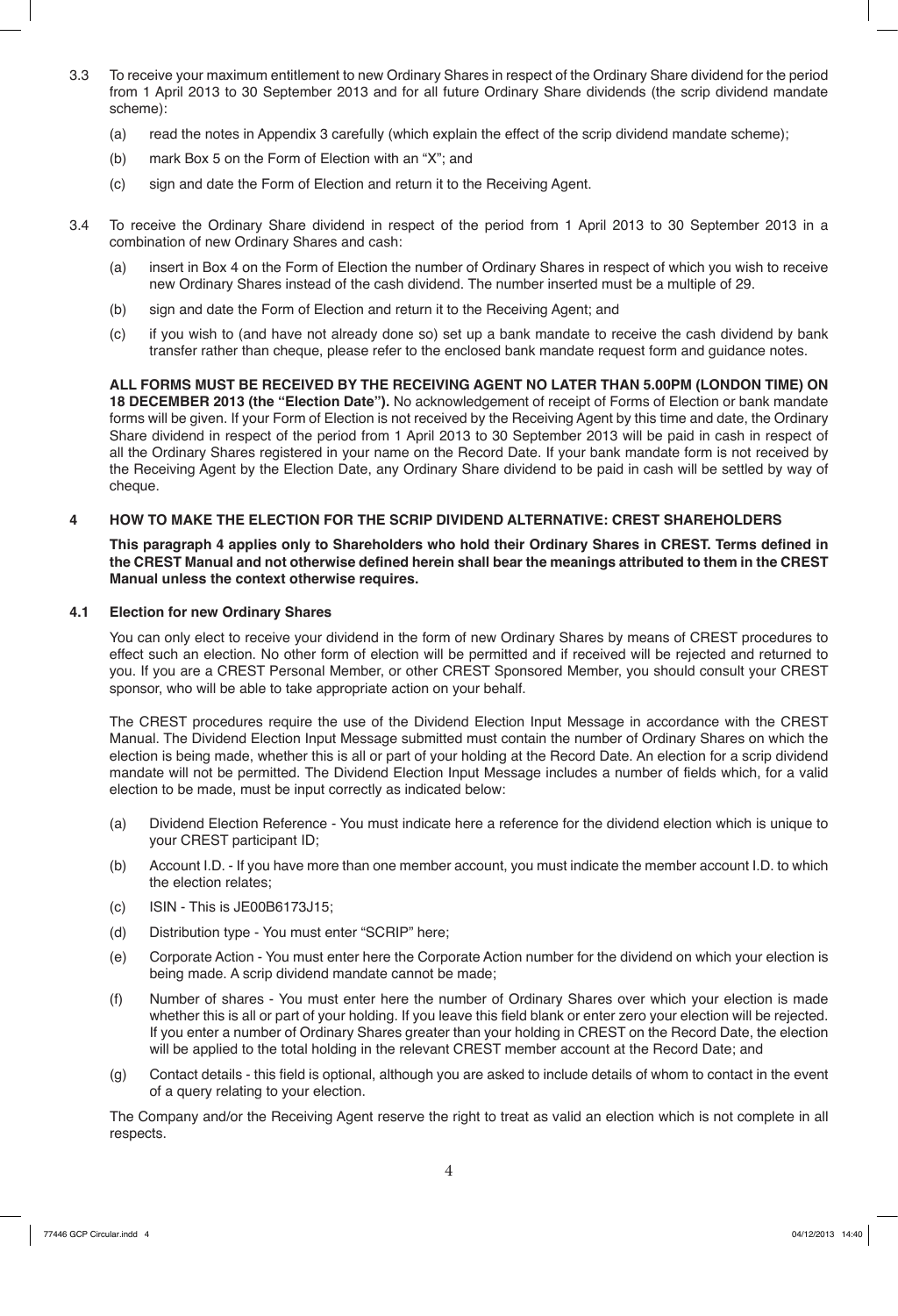By inputting a Dividend Election Input Message as described above, you confirm your election to participate in the scrip dividend alternative in accordance with the details input and the terms and conditions of the scrip dividend alternative as amended from time to time.

 There is no facility to amend an election which has been made by Dividend Election Input Message; if you wish to change your election details, you must first cancel the existing election as described in paragraph 4.4 below and then input a Dividend Election Input Message with the required new details.

#### **4.2 Partial elections**

 You can elect to receive new Ordinary Shares in respect of part of your holding. You will then receive the balance as a cash dividend.

#### **4.3 Timing**

 If you wish to receive new Ordinary Shares in respect of some or all of your holding, you must make your election and ensure that it is received by the Receiving Agent by 5 p.m. (London time) on the Election Date.

#### **4.4 Cancelling an election**

 You may only cancel an election by utilising the CREST procedures for deletions described in the CREST Manual. Your deletion must be received and, in accordance with CREST procedures, accepted by 5 p.m. (London time) on the Election Date for it to be valid for the scrip dividend alternative in respect of the dividend for the period from 1 April 2013 to 30 September 2013. It is recommended that you input any deletion message 24 hours in advance of the above deadline to give the Company and the Receiving Agent sufficient time to accept the deletion.

#### **4.5 Basis of entitlement**

 Once your new Ordinary Shares have been allotted an accounting statement will be sent to you showing the number of new Ordinary Shares allotted, the price for each new Ordinary Share and the total cash equivalent of the new Ordinary Shares for tax purposes.

#### **4.6 Residual cash balance**

 Fractions of Ordinary Shares will not be issued. In accordance with the discretion afforded to the Company under the Articles, any fractional entitlement will be retained by the Company. No fractional entitlements will be carried forward to future scrip dividends nor will they be paid or payable to the relevant Shareholders.

#### **4.7 Future dividends**

 If you wish to receive new Ordinary Shares for future dividends where a scrip dividend alternative is offered, you must complete a Dividend Election Input Message on each occasion. If you do not complete a Dividend Election Input Message then you will receive your dividend in cash.

Further details of the scrip dividend alternative are set out in Appendix 1 to this circular. A general guide to the taxation effect of scrip dividend election for residents of the United Kingdom is set out in Appendix 2. Appendix 3 contains details of the scrip dividend mandate scheme.

Yours faithfully,

Ian Reeves CBE Chairman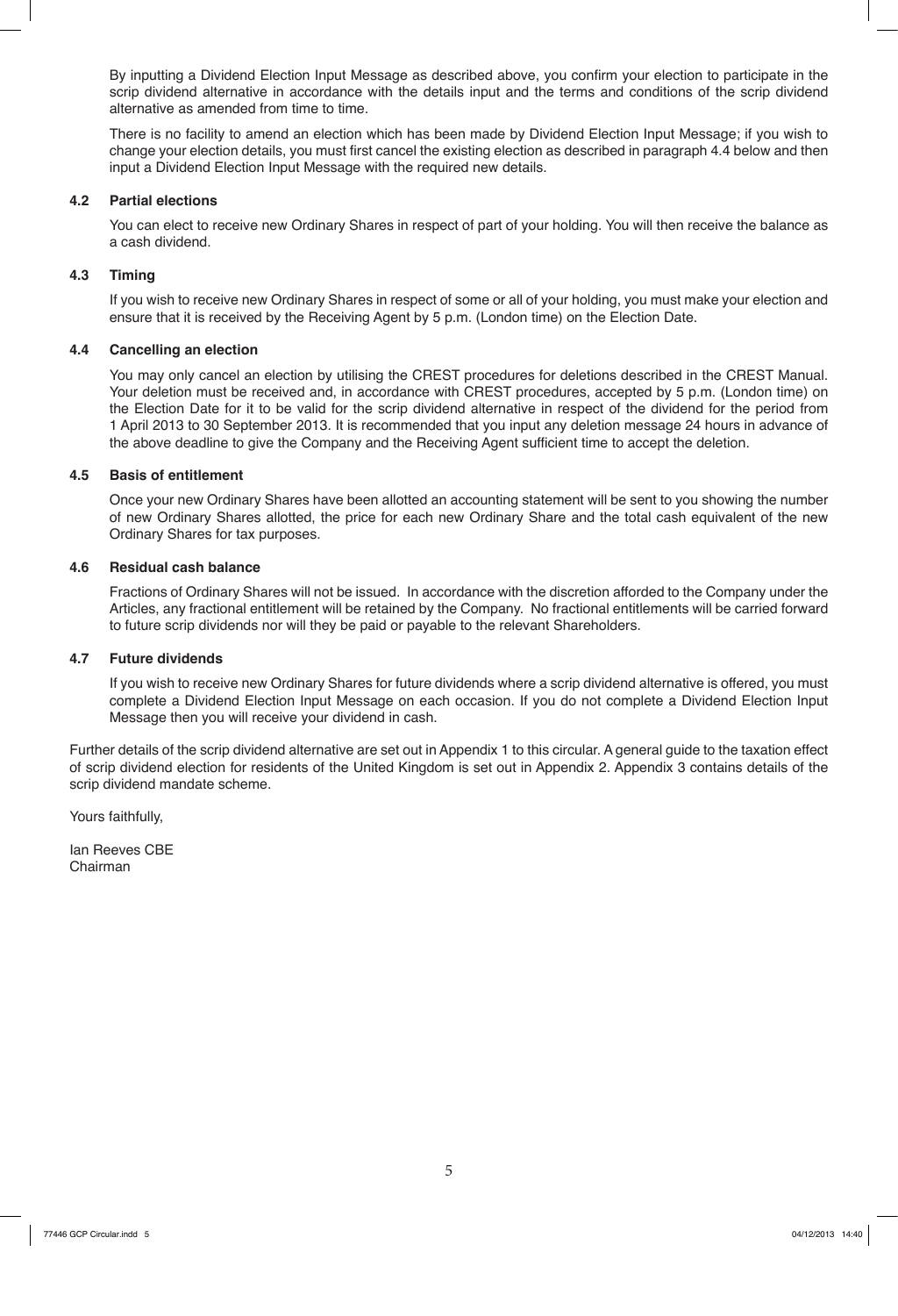# **Appendix 1**

### **General Information**

#### **1 TERMS OF ELECTION**

- 1.1 Shareholders who were on the register of members at the close of business on the Record Date may elect to receive 1 new Ordinary Share, credited as fully paid, for every 29 Ordinary Shares registered in their names on that date in place of the Ordinary Share dividend for the period from 1 April 2013 to 30 September 2013. The right to elect is not transferable.
- 1.2 The election may be made by Shareholders in respect of all or part of their holding of Ordinary Shares, but not in respect of fewer than 29 Ordinary Shares. The election should be in respect of a multiple of 29 Ordinary Shares. No fraction of a new Ordinary Share will be allotted. No fractional entitlements will be carried forward to future scrip dividends nor will they be paid or payable to Shareholders. Any fractional entitlements will be retained by the Company using the discretion afforded to it under the Articles. A cash dividend will be paid on any holding of Ordinary Shares for which an election to receive new Ordinary Shares is not made.
- 1.3 Shareholders with a registered holding of fewer than 29 Ordinary Shares at the close of business on the Record Date are not entitled to make an election unless they purchase Ordinary Shares prior to the Ex-Dividend Date which takes their aggregate holding to 29 or more Ordinary Shares and which do not appear in the number shown in Box 1 on the Form of Election.
- 1.4 The manner in which elections will be dealt with will be governed by the form in which holdings of Ordinary Shares are held at the Record Date (see paragraph 7 below).

#### **2 TAXATION**

 The taxation consequences of an election to receive new Ordinary Shares in lieu of a cash dividend depend on the individual circumstances of Shareholders. A summary of the likely tax consequences for Shareholders who are resident in the United Kingdom is set out in Appendix 2. The information is not exhaustive and if you are in any doubt as to your tax position, you should consult your professional adviser before taking any action. Tax laws and their interpretation can change potentially with retrospective effect and, in particular, the level and bases of, and reliefs from, taxation may change and such changes may alter the benefit of investments in the Company.

#### **3 OVERSEAS SHAREHOLDERS**

- 3.1 The opportunity to elect to receive new Ordinary Shares in place of a cash dividend is not being offered to, or for the account of, any citizen, national or resident of Australia, Canada, Japan, South Africa or the United States, any corporation, partnership or other entity created or organised in, or under the laws of, Australia, Canada, Japan, South Africa or the United States, or any political sub-division of these countries, or with a registered address in any of these countries or any estate or trust the income of which is subject to United States federal or Australian or Canadian or Japanese or South African income taxation regardless of its source. "United States" means the United States of America (including the District of Colombia). Reference to Australia, Canada, Japan, South Africa and the United States include their territories, possessions and all areas subject to their jurisdiction.
- 3.2 No person receiving a copy of this Circular and/or a Form of Election in any territory other than the United Kingdom may treat the same as constituting an invitation to him unless in such territory such an invitation could lawfully be made to him without compliance with any registration or other legal requirements. It is the responsibility of any such person wishing to elect to receive new Ordinary Shares, either in respect of this invitation or by way of mandate under the scrip dividend mandate scheme to satisfy himself as to the full observance of the laws of such territory, including obtaining any governmental or other consents which may be required and observing any other formalities needing to be observed in such territory.

#### **4 IF YOU HAVE RECEIVED MORE THAN ONE FORM OF ELECTION**

 If your Ordinary Shares are registered in more than one holding and as a result you have received more than one Form of Election, they will be treated for all purposes as separate holdings and you should complete each form accordingly. If you have holdings of Ordinary Shares in certificated and uncertificated form, they will be treated for all purposes as separate holdings.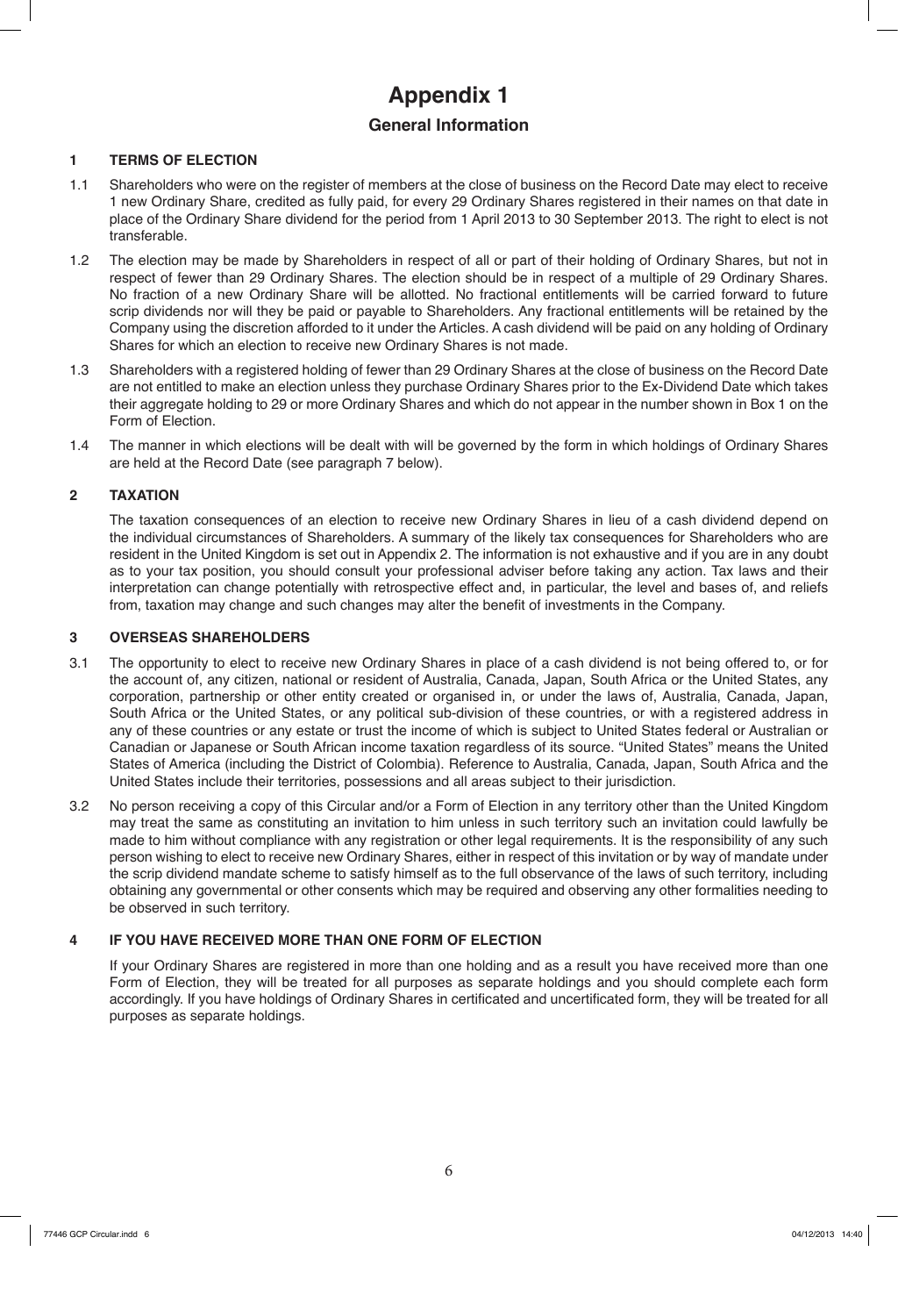#### **5 IF YOU HAVE RECENTLY BOUGHT ORDINARY SHARES**

 If you bought Ordinary Shares in the Company before the Ex-Dividend Date but those Ordinary Shares are not included in the number shown in Box 1 on the Form of Election and you wish to elect to receive new Ordinary Shares instead of the cash dividend in respect of such Ordinary Shares, you should consult your stockbroker or other adviser without delay. If no Form of Election is received in respect of those Ordinary Shares, you will be entitled to receive the cash dividend only.

#### **6 IF YOU HAVE RECENTLY SOLD ORDINARY SHARES**

 If you have sold all of your holding of Ordinary Shares before the Ex-Dividend Date you should pass this Circular and the Form of Election to your stockbroker or other adviser without delay. If you have sold some of your holding of Ordinary Shares but those Ordinary Shares are nevertheless included in the number shown in Box 1 on the Form of Election, you should contact your stockbroker or other adviser without delay.

#### **7 SETTLEMENT OF DIVIDEND**

- 7.1 Applications will be made to the Financial Conduct Authority and to the London Stock Exchange respectively for admission of the new Ordinary Shares to be allotted pursuant to valid elections for the scrip dividend alternative to (i) the Official List of the UK Listing Authority and (ii) trading on the main market of the London Stock Exchange. The new Ordinary Shares will on issue rank pari passu in all respects with the existing issued Ordinary Shares (including the right to receive a dividend on such Ordinary Shares), on the basis that such new Ordinary Shares are issued on 30 December 2013.
- 7.2 Subject to satisfaction of the conditions set out in paragraph 8 below, definitive share certificates for the new Ordinary Shares are expected to be posted, at the risk of the persons entitled thereto, on 30 December 2013 to Shareholders. Shareholders who held their Ordinary Shares in uncertificated form on that date will, at their risk, have their CREST member accounts credited with the new Ordinary Shares. The Receiving Agent will instruct Euroclear UK & Ireland Limited to credit CREST member accounts on 30 December 2013. Dividend cheques/bank transfer instructions (in respect of Shareholders who have validly set up a bank mandate) for any cash dividend due are expected to be posted/given on or before the same day. Dealings in the new Ordinary Shares are expected to begin on 30 December 2013.

#### **8 CONDITIONS**

The scrip dividend alternative is conditional on:

- (a) listing of the new Ordinary Shares on the Official List being granted by the UK Listing Authority and admission to trading on the main market of the London Stock Exchange of the new Ordinary Shares; and
- (b) the directors of the Company not revoking their decision to offer new Ordinary Shares as an alternative to the cash dividend.

 The directors of the Company have the power at any time up to 5 p.m. (London time) on the Election Date to revoke their decision to offer new Ordinary Shares as an alternative to the cash dividend. It is envisaged that the directors would only revoke this decision in the event of a change in market conditions or a significant fall in the price of the Ordinary Shares, such that the directors consider that the scrip dividend alternative would be substantially less beneficial to Shareholders.

#### **9 GENERAL**

- 9.1 If all Shareholders elect to receive the dividend in respect of the period from 1 April 2013 to 30 September 2013 in cash, the total cash dividend payable by the Company would be £10,692,592.49.
- 9.2 If all Shareholders elect to receive new Ordinary Shares instead of cash in respect of their entire holdings for the dividend in respect of the period from 1 April 2013 to 30 September 2013, 9,702,897 new Ordinary Shares would be issued, representing 3.45% of the issued share capital of the Company at today's date.
- 9.3 Further copies of this Circular and the Form of Election may be obtained from the Receiving Agent up to 5.00pm (London time) on the Election Date.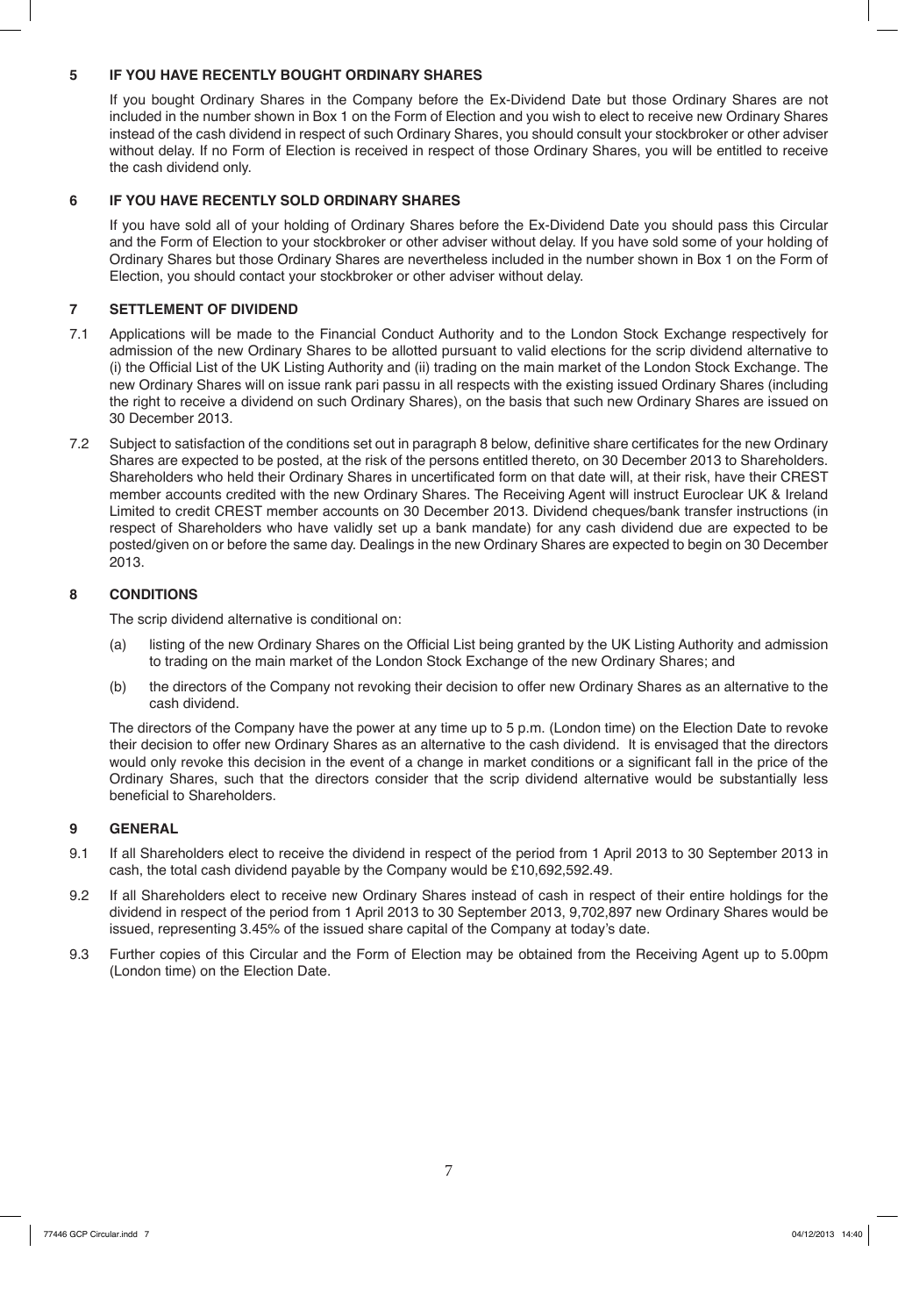# **Appendix 2**

### **Taxation of Scrip Dividends**

The tax consequences for a Shareholder who is a UK resident individual or a UK resident company making an election to receive new Ordinary Shares instead of a cash dividend will depend upon the personal circumstances of that Shareholder. Set out below is a summary of the anticipated tax treatment of such United Kingdom resident Shareholders who make an election to receive new Ordinary Shares based on current United Kingdom tax legislation and HM Revenue & Customs practice at the date of this document.

**This summary is not exhaustive and does not deal with the position of any Shareholder not resident in the United Kingdom for tax purposes. The statements below apply to Shareholders who hold their Ordinary Shares as an investment. It does not apply to any Shareholder who acquires or holds his Ordinary Shares as part of a trade. If you are in any doubt as to your position, you are strongly advised to consult your professional adviser before taking any action. Tax laws and their interpretation can change potentially with retrospective effect and, in particular, the level and bases of, and reliefs from, taxation may change and such changes may alter the benefit of investments in the Company.**

#### 1.1 Taxation of income

 The issue of new Ordinary Shares by the Company to Shareholders for no payment should not be treated as giving rise to income in the hands of the recipients of the new Ordinary Shares. Therefore, no liability to income tax or corporation tax will arise for any UK resident Shareholders who elect to receive new Ordinary Shares.

#### 1.2 Taxation of chargeable gains

 UK resident Shareholders who elect to receive Ordinary Shares will not be treated as disposing of any asset on making that election or receiving their new Ordinary Shares. Accordingly, no charge to capital gains tax or corporation tax on chargeable gains should arise at that time.

 The new Ordinary Shares issued and the original Ordinary Shares will be treated as a single holding acquired at the time when the original holding of Ordinary Shares was acquired. Where Ordinary Shares are held as a capital asset, consideration given for the acquisition of the original Ordinary Shares will be allocated proportionately across the combined holding for the purposes of determining the amount of any chargeable gain arising on a disposal of all or part of that holding.

#### 1.3 Stamp Duties

No stamp duty or stamp duty reserve tax will be payable on the issue of new Ordinary Shares.

**If you are in any doubt as to your tax position or require more detailed information than the general advice above, you should consult your stockbroker or other adviser before taking any action.**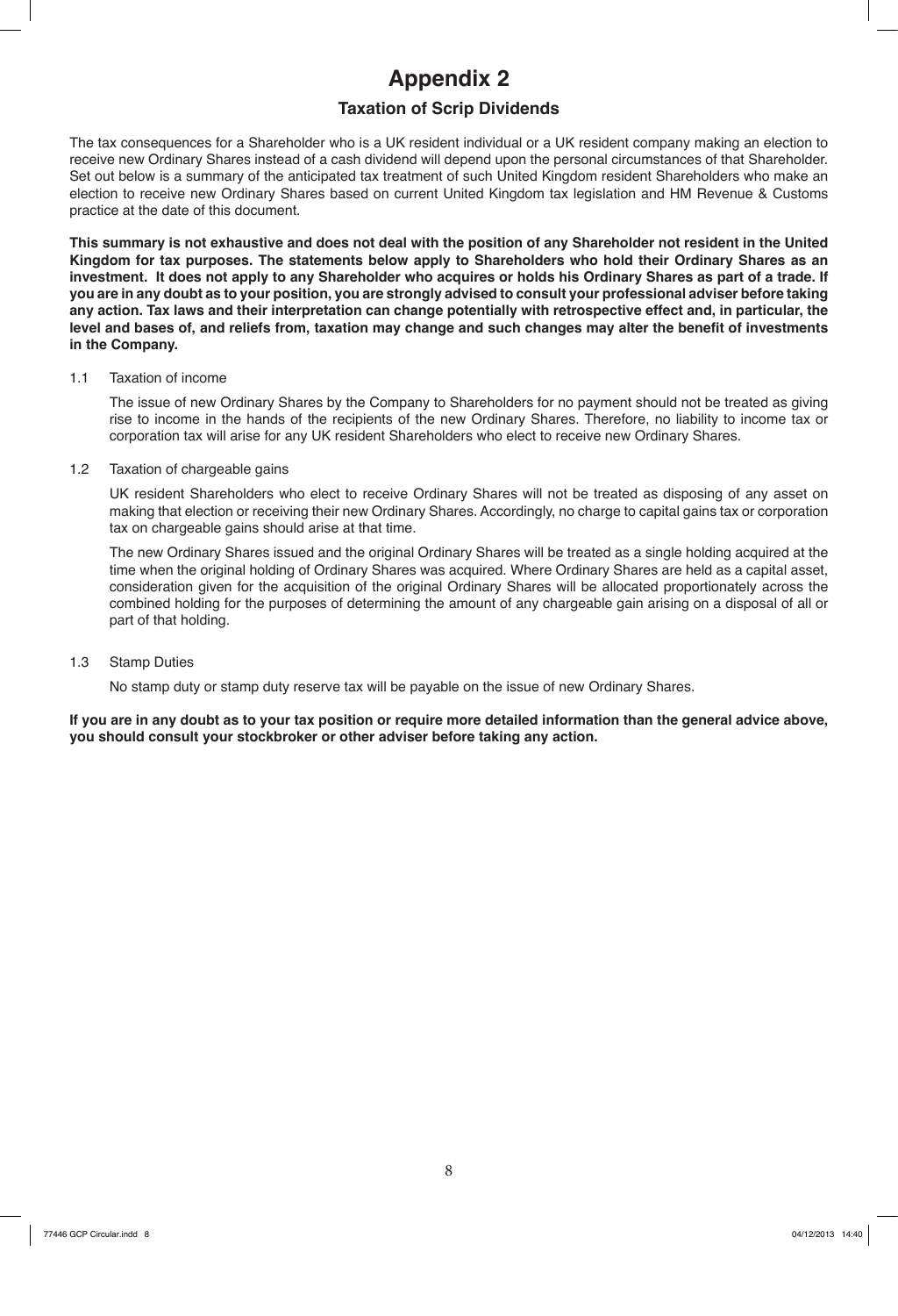# **Appendix 3**

### **Scrip Dividend Mandate Scheme**

#### **This Appendix 3 applies only to Shareholders who hold Ordinary Shares in certificated form.**

The scrip dividend mandate scheme (the "**Scheme**") is in place for the convenience of those Shareholders who hold Ordinary Shares in certificated form and who would like to receive new Ordinary Shares instead of cash as a matter of routine and enables them to elect to receive new Ordinary Shares automatically in respect of all future dividends declared on Ordinary Shares where the Company decides to offer a scrip dividend alternative. The Scheme is entirely optional, but any scrip dividend mandate given will remain valid in respect of all dividends declared for which a scrip dividend alternative is offered until revoked by the Shareholder in writing.

If you wish to enter into a scrip dividend mandate to authorise the Company to allot new Ordinary Shares in respect of all relevant dividends, you should complete the Form of Election by placing an "X" in Box 5 and return the Form of Election, signed and dated, to the Receiving Agent. To be valid for the proposed dividend in respect of the period from 1 April 2013 to 30 September 2013, the Form of Election must be received by 5.00pm (London time) on the Election Date.

The Scheme is subject to the rules set out below.

#### **RULES OF THE SCHEME**

#### **1 TERMS OF THE SCHEME**

- 1.1 Shareholders on the register of members at the close of business on the record date for each dividend on the Ordinary Shares may, subject to the rules set out below, by signing and returning a Form of Election with an election for the scrip dividend mandate duly completed, receive new Ordinary Shares, credited as fully paid, instead of receiving dividends in cash. A Shareholder who completes and returns a valid scrip dividend mandate is referred to as a "**Participant**". No acknowledgement of receipt of a scrip dividend mandate will be given.
- 1.2 A Shareholder may only elect for the Scheme in respect of the whole of his/her holding of Ordinary Shares. An election will apply to all Ordinary Shares in that Shareholder's name at the record date for each Ordinary Share dividend. Accordingly, an election will also apply to any additional Ordinary Shares acquired by a Shareholder, less any Ordinary Shares disposed of since the date on which the right of election was exercised. Separate registered holdings of a Participant will be regarded as separate holdings for the purposes of the Scheme. Participants can arrange for such holdings to be consolidated by contacting the Receiving Agent, except that where Participants' Ordinary Shares are registered partly in certificated and partly in un-certificated form, the Company will treat such certificated and uncertificated holdings for all purposes as separate holdings.

#### **2 FRACTIONS**

 No Participant can receive a fraction of a new Ordinary Share. No fractional entitlements will be carried forward to future scrip dividends nor will they be paid or payable to Participants. Any fractional entitlement will be retained by the Company in accordance with the discretion afforded to the Company under the Articles.

#### **3 EXERCISE AND CANCELLATION OF AN ELECTION**

- 3.1 Shareholders may elect to participate in the Scheme by returning a Form of Election to the Receiving Agent with the election for the Scheme duly completed prior to the date stated on the Form of Election. Sufficient time should be allowed for postal delivery. If the Form of Election is not received by this date, the election will only be effective for future dividends on the Ordinary Shares for which a right of election is offered.
- 3.2 A Participant may at any time cancel the scrip dividend mandate by notification in writing to the Receiving Agent. If received by the Receiving Agent after the latest time for receipt of Forms of Election for a particular dividend in respect of the Ordinary Shares, the cancellation will take effect for the following dividend.
- 3.3 Receipt of notice of the death of a Participant will cancel his or her scrip dividend mandate unless the deceased was one of joint Participants in which case the scrip dividend mandate will remain valid. The scrip dividend mandate relating to a holding of Ordinary Shares which is disposed of in its entirety will be cancelled upon registration of the transfer.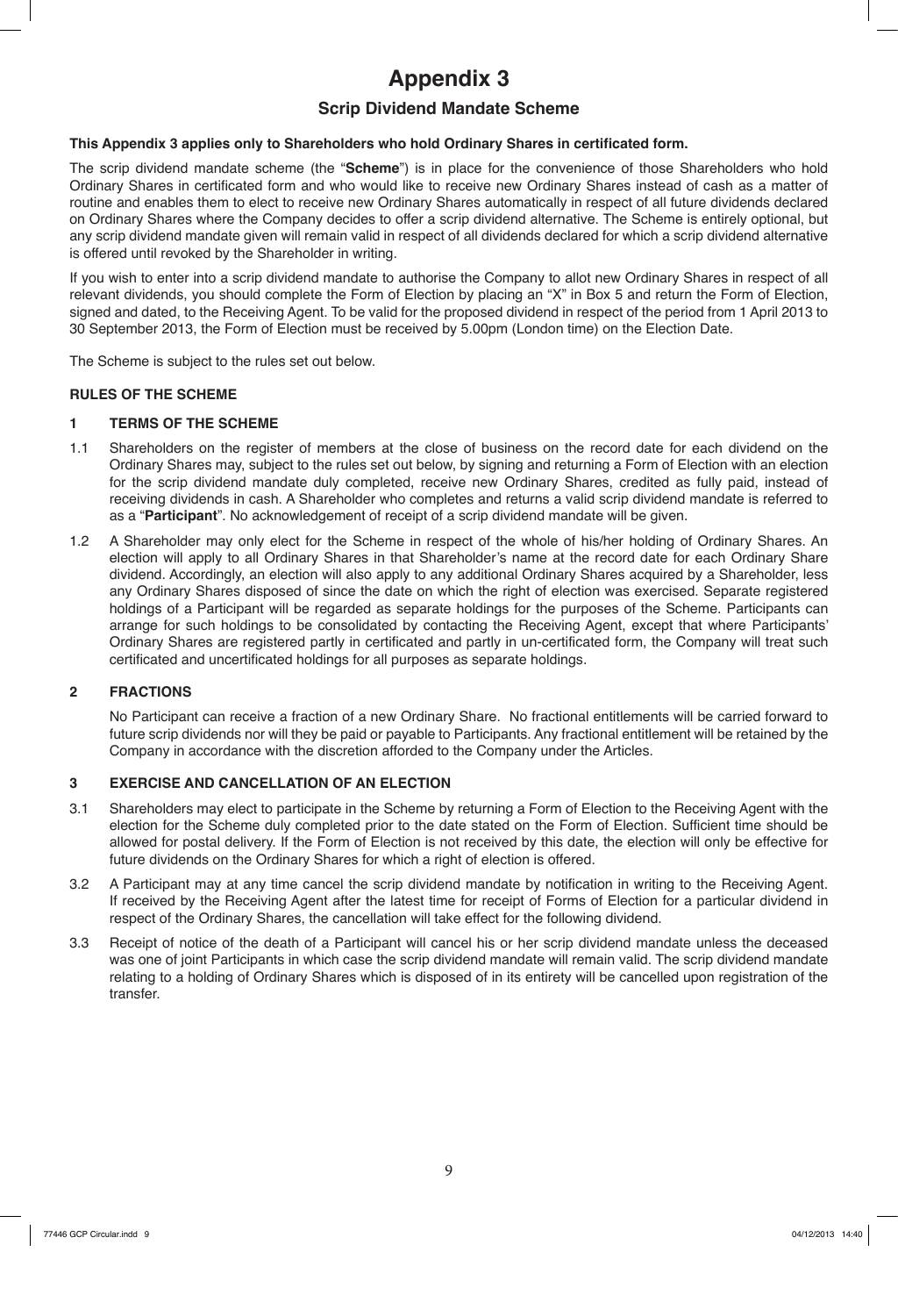#### **4 BASIS OF ALLOTMENT**

 The entitlement of a Participant to new Ordinary Shares in respect of a particular dividend will be calculated on the basis of the amount of the dividend per Ordinary Share. The value of an Ordinary Share to be issued for the purposes of the scrip dividend will be determined by the relevant provisions of the Articles as in force from time to time.

#### **5 OVERSEAS SHAREHOLDERS**

- 5.1 The opportunity to elect for the Scheme is not being offered to, or for the account of, any citizen, national or resident of Australia, Canada, Japan, South Africa or the United States, any corporation, partnership or other entity created or organised in, or under the laws of, Australia, Canada, Japan, South Africa or the United States, or any political subdivision of these countries, or with a registered address in any of these countries or any estate or trust, the income of which is subject to the United States federal or Australian or Canadian or Japanese or South African income taxation regardless of its source. "United States" means the United States of America (including the District of Colombia). References to Australia, Canada, Japan, South Africa and the United States include their territories, possessions and all areas that are subject to their jurisdiction.
- 5.2 Shareholders who are residents, citizens or nationals of any other country outside the United Kingdom or a nominee for such persons may only elect to receive new Ordinary Shares if the scrip dividend alternative can lawfully be offered to them or accepted by them under the laws of the relevant jurisdiction and in both cases without the Company being required to comply with any governmental or regulatory procedures or any similar formalities. Such Shareholders should inform themselves about and observe any applicable legal requirements, including the obtaining of any governmental or other consents which may be required, and comply with any other necessary formalities.
- 5.3 Participation in the Scheme is subject to a Participant continuing to meet the above conditions. Participants who no longer meet such conditions are responsible for cancelling their participation in accordance with paragraph 3 above immediately their eligibility to participate in the Scheme ceases.
- 5.4 The Company reserves the right to suspend or terminate the operation of the Scheme in respect of a Participant if it considers that the above conditions have not been satisfied in connection with the relevant Participant's election for or continuing participation in the Scheme.
- 5.5 The receipt of a Form of Election will not constitute an invitation to make such an election in those jurisdictions in which it would be illegal to extend such an invitation and, in such circumstances, a Form of Election is sent for information only.

#### **6 ISSUING AND LISTING OF NEW ORDINARY SHARES**

- 6.1 The Company will apply to the Financial Conduct Authority and to the London Stock Exchange for all new Ordinary Shares allotted pursuant to the Scheme to be admitted to (i) the Official List of the UK Listing Authority and (ii) trading on the main market of the London Stock Exchange.
- 6.2 Subject to the admission of new Ordinary Shares issued pursuant to the Scheme to (i) the Official List of the UK Listing Authority and (ii) trading on the main market of the London Stock Exchange becoming effective and the satisfaction of any other conditions, share certificates for the new Ordinary Shares issued pursuant to the Scheme will be issued and posted to Participants at the relevant record date, at their risk, at or about the same time as the cheques in respect of the corresponding cash dividend. Dealings in the new Ordinary Shares will normally begin shortly after the due date for the payment of the dividends in question.
- 6.3 New Ordinary Shares issued pursuant to the Scheme will, on issue, rank pari passu in all respects with the then existing issued Ordinary Shares (save that the right to receive a dividend shall accrue only from the date of issue of such Ordinary Shares).

#### **7 ENTITLEMENT STATEMENTS**

 All Participants who have given the Company a scrip dividend mandate will receive a statement setting out their entitlement to new Ordinary Shares a few weeks before the relevant dividend payment date. Unless a mandate is revoked by the date specified in that statement, new Ordinary Shares will automatically be allotted in lieu of cash in respect of that Ordinary Share dividend.

#### **8 AMENDMENT, SUSPENSION AND TERMINATION**

 The Scheme described in these rules may be amended, suspended or terminated by the directors of the Company at any time without notice to Participants individually although advice of any such action will normally be sent to all Shareholders. In the case of amendment, a Participant will be deemed to have elected to continue under the amended Scheme unless the Receiving Agent receives written notice of cancellation pursuant to Clause 3 above.